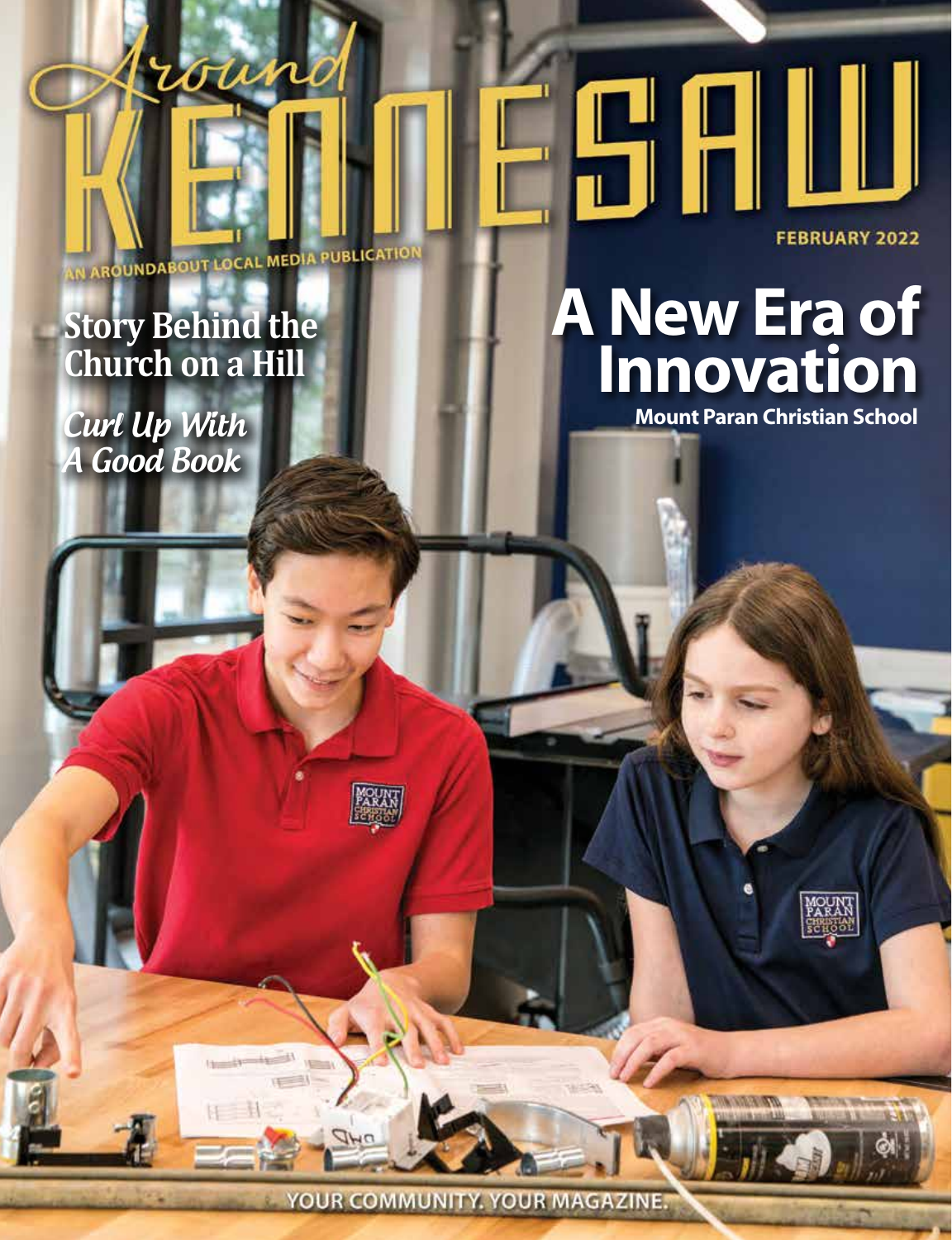

# **Mount Paran Christian School**

### **On the Cover**

Freshman Aiden Gilmore and fourth-grader Annabelle McGill are involved with the MPCS robotics programs, which are housed in the new Murray Innovation Center that opened last month. Beck White, right, also is a MPCS sutdent. **Pages 28 & 29** *Cover photo provided by MPCS.* 





12 **Winter Reads** 21 Little Free Libraries or check out Visit one of Cobb County's a book recommended by our friends at North Cobb Regional Library.

#### 14 **Community** Celebrate Black History Month **Cornerstone** with a look at the history of Sardis Missionary Baptist Church, a Kennesaw fixture for more than 140 years.



# 32 **NorthStar's Big Day** knows how — by giving back and blessing others. NorthStar Church celebrates its 25th anniversary the only way it

# Contributors

- **22** Judy Abbott
- **17** Trevor Beemon
- **36** Ryan Blythe
- **34** Jennifer Bonn
- **14** Andrew Bramlett
- **12** Cobb Collaborative
- **42** Vicki Davis
- **20** Dana Dorris
- **18** Derek Easterling
- **46** Rob Macmillan
- **26** Susan Schulz
- **30** Elisabeth Stubbs
- **21** Bill Westenberger
- **38** Jay White
- **37** Joel Williams

# In Every Issue

- **4** Around Kennesaw
- **8** Local News
- **16** Celebrations
- **22** Growing Gardeners
- **24** Community Calendar
- **39** Library Events
- **44** School News
- **46** Rob's Rescues
- **47** Ribbon Cuttings
- **48** Downtown Dining Guide
- **49** Senior Events
- **50** Clubs & Organizations
- **51** Park Photo Contest
- **54** Directory of Advertisers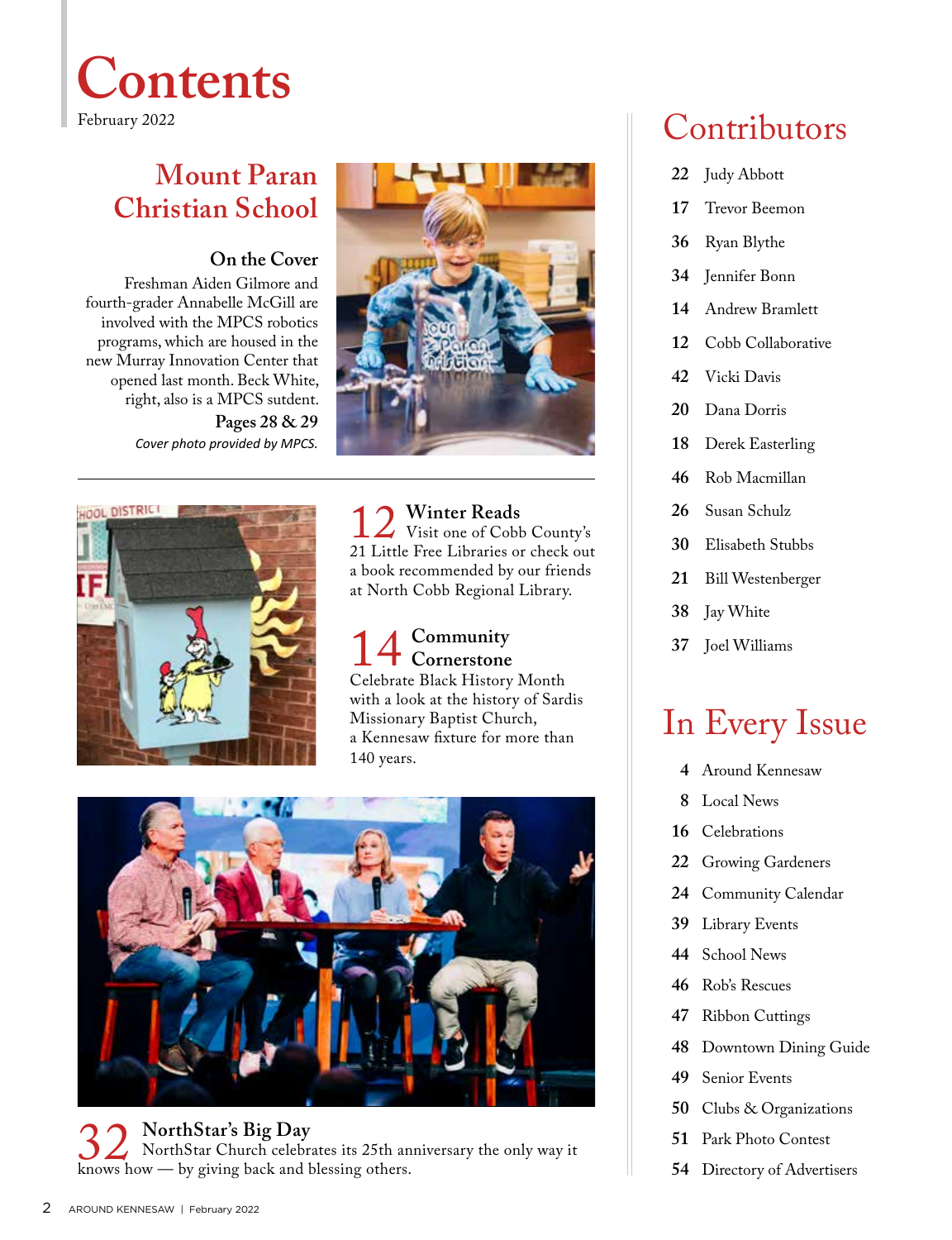# A New Era for MPC

# **Murray Innovation Center Opens to Students**

Last month, Mount Paran Christian School (MPCS) ushered in the spring semester with the opening of the Murray Innovation Center, a 23,000-plussquare-foot expansion of the high school building. The opening is the result of careful planning and perfect timing, as the center offers spaces for enhanced programming and instruction, nearly doubling the size of the high school, originally built for 250 students and now housing nearly 450.

For the 2021-2022 academic year, enrollment at MPCS grew to approximately 1,255 students, up from 1,180 in August 2020. Enrollment is capped to maintain small class sizes, so each student is known and loved.

The school, founded in 1976, serves students in pre-K3 through grade 12 and is a fully accredited, nondenominational, covenantal Christian school. The college-preparatory program offerings demonstrate a commitment to excellence in academics, arts and athletics. The school's goal is to prepare servant-leaders — in the classroom, on the ball field, on the stage and, ultimately, in the community.

### Outside-the-Box Lessons

MPCS offers a blend of proven curriculum and innovative, outside-thebox instruction, including student-led initiatives. Such is the case with Roost Coffee Co., a student-run coffee shop launched from the school's business and entrepreneurship courses. Zachary Fors, a 2021 graduate, began the Roost after he was challenged in an MPCS business class to identify a need at the school and find a solution. He shared the Roost business plan with Head of

Upper School and Associate Head of School Tawanna Rusk, requesting a trial investment. The trial was so successful that Fors sought additional funding to expand.

Fors, who is now studying business management at Tulane University, said, "No other school would've taken a chance on a student."

Fors and former classmate Antonio Hundley, also a 2021 graduate, applied concepts from their business class to the business, eventually growing to cater on-campus meetings and events. When COVID-19 hit, the students developed an ordering website and became a fully digital operation. The class initiated a partnership with Dale Hughes, a father of two MPCS alumni and owner of Apotheos Roastery in downtown Kennesaw. This allowed the Roost to purchase additional equipment and expand its offerings to include baked goods and popular items, such as coldbrewed coffee.

These new features are on full display in the new Roost retail storefront, located inside the Murray Innovation Center, providing a central community meeting place in the new building's Graham Commons.

### Supporting Success

In addition to the Roost, the new Murray Innovation Center supports design thinking through improved layouts to enhance student experiences in every STEAM discipline. The building provides space and technology for innovative education, designed to equip students with the career skills they will need for their future, including



new science labs; collegiate-style, technology-rich collaborative areas; and classrooms suited to the engineering design process.

Outfitted with dual monitor design stations for computer-aided design (CAD) and computer-aided manufacturing (CAM) design work, the digital lab provides space to inspire students through collaborative instruction. Students in Project Lead the Way® (PTLW) courses such as Introduction to Engineering Design, Business Marketing and Foundations of Engineering dream big ideas, which are carried to the Maker Space. Within the Maker Space, students can prototype their designs with electronics/ soldering workstations, 3D printers, a laser cutter/engraver and a desktop computer numerical control (CNC) milling machine. Students are given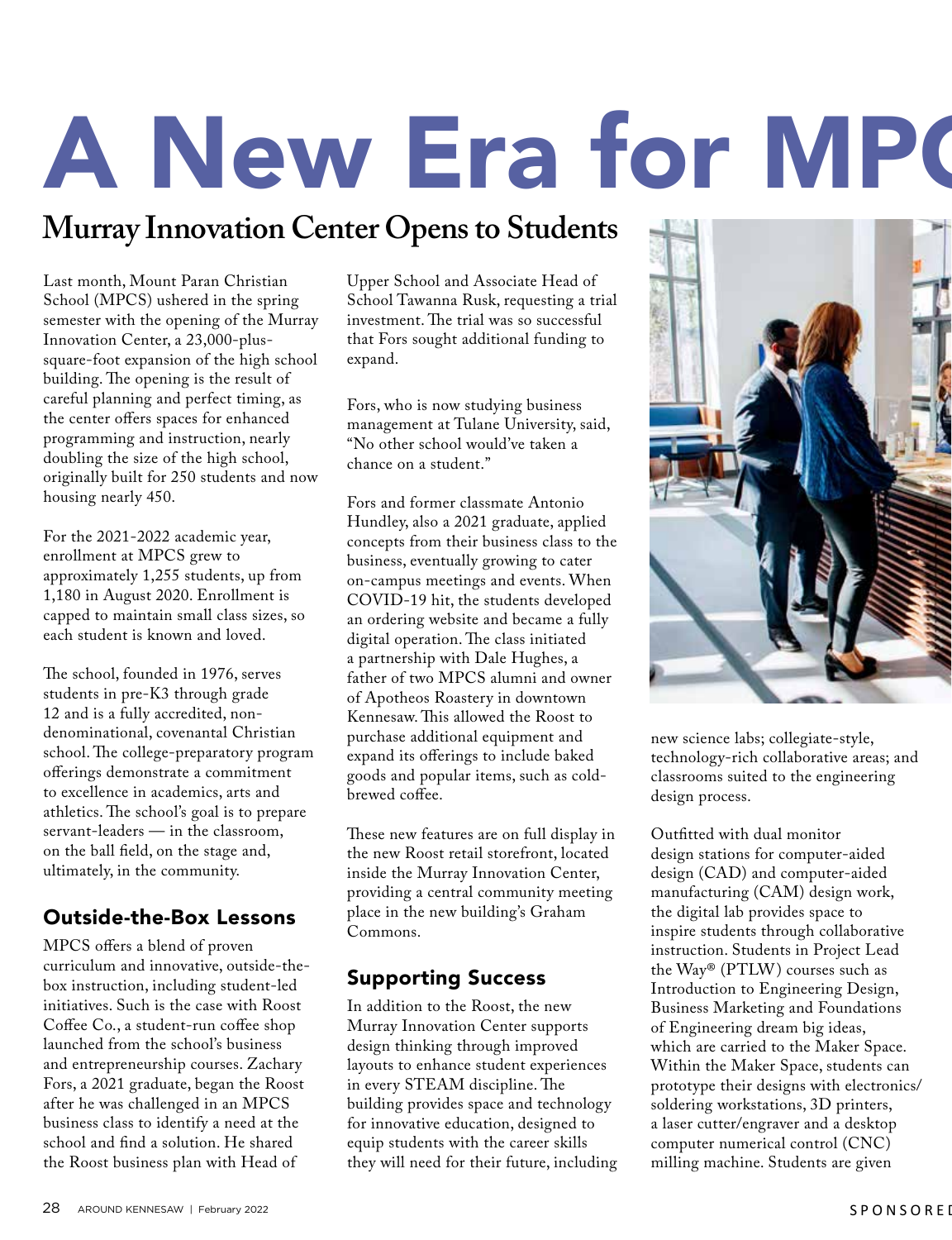

the freedom to try, fail, learn and try again — building resilience and confidence. Project designs then move to the fabrication lab, the final space in the engineering design process. In the "Fab Lab," projects are refined and construction is finalized, using a CNC router for computer-controlled wood cutting and carving, as well as an array of additional power tools for handson manufacturing. The two-time state championship-winning Eagle Robotics program also calls the Maker Space home, with a dedicated robotics field.

### Looking to the Future

MPCS supports all learners through various programs, including directed studies in grades K-12, a lower school ENCORE gifted program, advanced courses in grades 3-12, and 59 AP/

Students serve customers at Roost Coffee Co., left, inside the Murray Innovation Center, which has room for Tade Idowu and Jillian Empie, top left, to work on their robotics project. The building, above, is 23,000-plus square feet.

"Our hearts are full of wonderful memories, cherished friendships and the knowledge that we will always be part of the MPCS family. The prayers, life lessons, education and examples that have been provided have helped shape and develop our children into the young people that they are today, while providing the tools needed to succeed in the next phases of their lives."

Honors courses. MPCS boasts a 100% college acceptance rate for graduating seniors, with a dedicated college counseling team. The class of 2021 earned more than \$8 million in

Students are encouraged to challenge themselves to seek a higher level of accomplishment, whether in the classroom, the theater, on the court or in the community. Award-winning performing arts programs and countless state and regional athletics championships are a testament to the school's commitment to excellence.

scholarships, not including the HOPE

or Zell Miller scholarships.

As MPCS looks to the future of education, it stands ready to continue its vision of being a national school leader that provides an innovative education to

— Joel Pugh, parent of two MPCS alumni

a diverse community of learners within a liberal-arts framework, all for the glory of God. MPCS graduates will be wellprepared for the 21st century, with the necessary skills to make an impact in the world.



Q **@mtparanschool** E  **[@MountParanChristianSchool](http://www.mtparanschool.com) 1275 Stanley Road, Kennesaw 770-578-0182 www.mtparanschool.com**